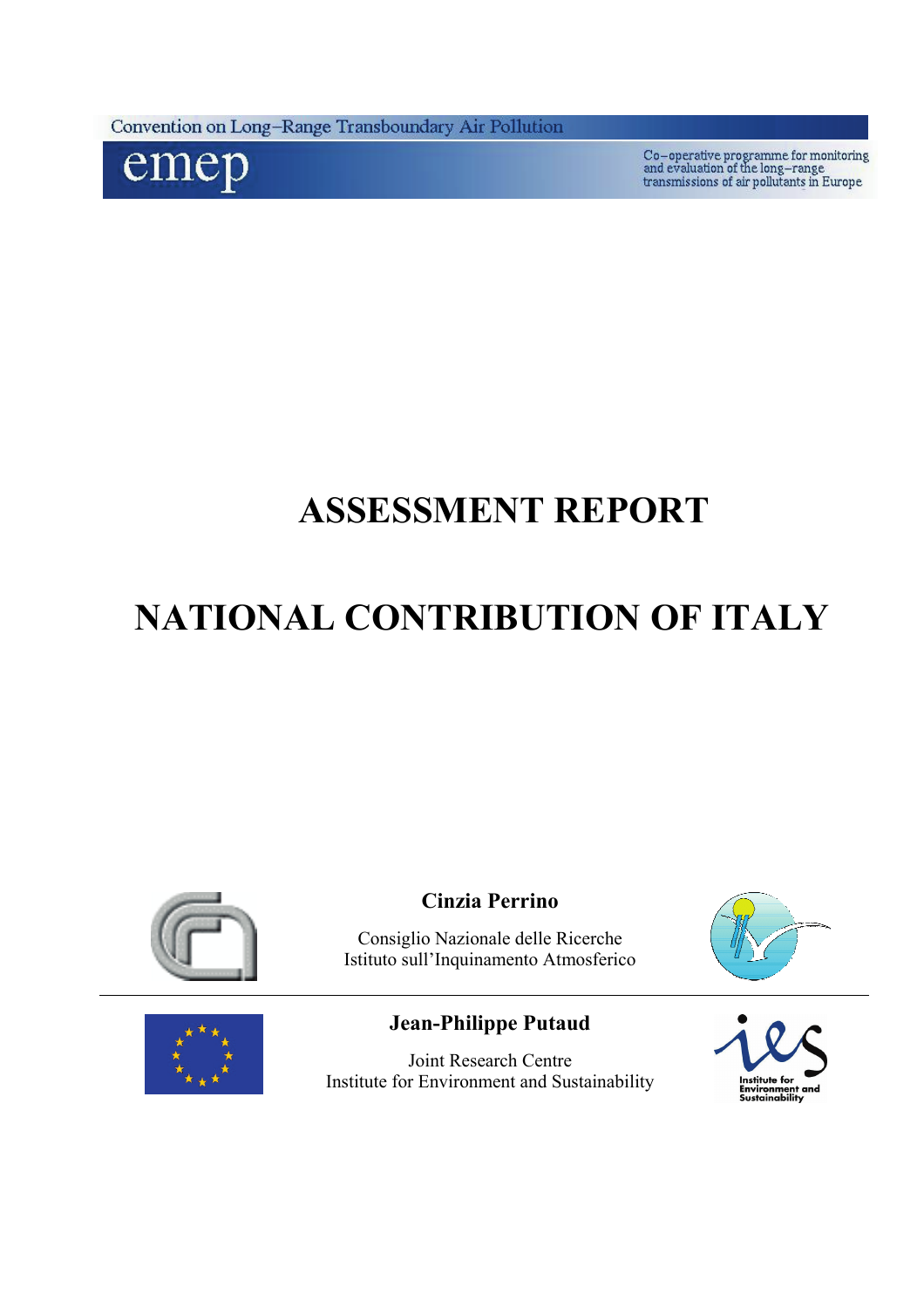# **1. The monitoring stations**

Italy has been participating actively to the EMEP program since the beginning. Over these years, data quality has improved due to both improvements in analytical methods and laboratory activity. Five monitoring stations have been created in order to analyze and evaluate air quality in the EMEP framework, but only two of them are currently active on the Italian territory:

Montelibretti station (IT01), situated in central Italy (42°06'N, 12°38'E) at an altitude of 48 m;

Ispra station (IT04), of the EU - Joint Research Centre, situated in northern Italy (45°49'N, 8°38'E) at an altitude of 209 m.

The measurement program at these stations is reported in Table 1.

*Table 1: Parameters regularly measured at EMEP stations in Italy during the 1983-2001 period. Other parameters were measured occasionally.* 

| Matrix        | Montelibretti (IT01)                         | Ispra $(IT04)$                                                                                              |
|---------------|----------------------------------------------|-------------------------------------------------------------------------------------------------------------|
| Air           | $SO_2$ , $HNO_3$ , $NH_3$ (annular denuders) | $SO_2$ , NO, NO <sub>2</sub> , O <sub>3</sub> , CO                                                          |
|               | $NO2, O3$ (continuous monitors)              | (continuous monitors)                                                                                       |
| Aerosol       |                                              | $NO_3$ , $SO_4^2$ , and $NH_4^+$ (filter packs TSP (PM <sub>10</sub> since Nov 2000), $SO_4^2$ ,            |
|               | downstream of annular denuders)              | $NH_4^+$ , $HNO_3+NO_3^-$                                                                                   |
|               |                                              | (cellulose acetate filters)                                                                                 |
| Precipitation |                                              | $\left[CI, NO_3, SO_4^2, Na^+, NH_4^+, K^+, Mg^{2+}, Cl, NO_3, SO_4^2, Na^+, NH_4^+, K^+, Mg^{2+}, \right]$ |
|               | $Ca^{2+}$ (IC), conductivity, pH             | $Ca^{2+}$ (IC), conductivity, pH                                                                            |
| Meteorology   | Precipitation                                | Wind speed and direction                                                                                    |
|               |                                              | Temperature                                                                                                 |
|               |                                              | Relative Humidity                                                                                           |
|               |                                              | Pressure                                                                                                    |
|               |                                              | Precipitation                                                                                               |
|               |                                              | Irradiation                                                                                                 |

At Montelibretti,  $SO_2$  and  $SO_4$ <sup>=</sup> have been measured from 1984 to 1988 by using filter packs, while since 1994 they are measured, as well as  $HNO<sub>3</sub>$ ,  $NO<sub>3</sub>$ ,  $NH<sub>3</sub>$ ,  $NH<sub>4</sub>$ , by using diffusion lines comprised of 5 annular denuders, a cyclone and a triple filter pack (teflon, nylon, acidimpregnated). Diffusion lines proved to be a robust and reliable method for the separate determination of gases and particulate species without mutual inter-conversion, and the only method suitable for determining ammonium salts and related species in countries, such as Italy, where the thermodynamic conditions strongly favour the evolution of nitrate salts.

 $NO/NOx$  and  $O<sub>3</sub>$  are monitored since 1996 by chemiluminescence analyzers with molybdenum converters and by UV photometric analyzers, respectively.

Precipitation is collected since 1983 with a wet-only collector.

Ionic compounds are all measured by ion chromatography.

At Ispra,  $SO_2$ , and NO/NOx have been monitored since 1986 with UV fluorescence analyzers and chemiluminescence analyzers with molybdenum converters, respectively.  $O<sub>3</sub>$  has been measured since 1990 with UV photometric analyzers.

Aerosols have been sampled until 2000 on acetate cellulose filters. Laboratory and field experiments showed that these filters efficiently trap  $NH<sub>4</sub>NO<sub>3</sub>$ , but also  $HNO<sub>3</sub>$ . In contrast, they do not trap  $NH<sub>3</sub>$ .

Precipitations were collected with a wet-only collector.

Ionic species in aerosols and precipitations were measured by ion chromatography.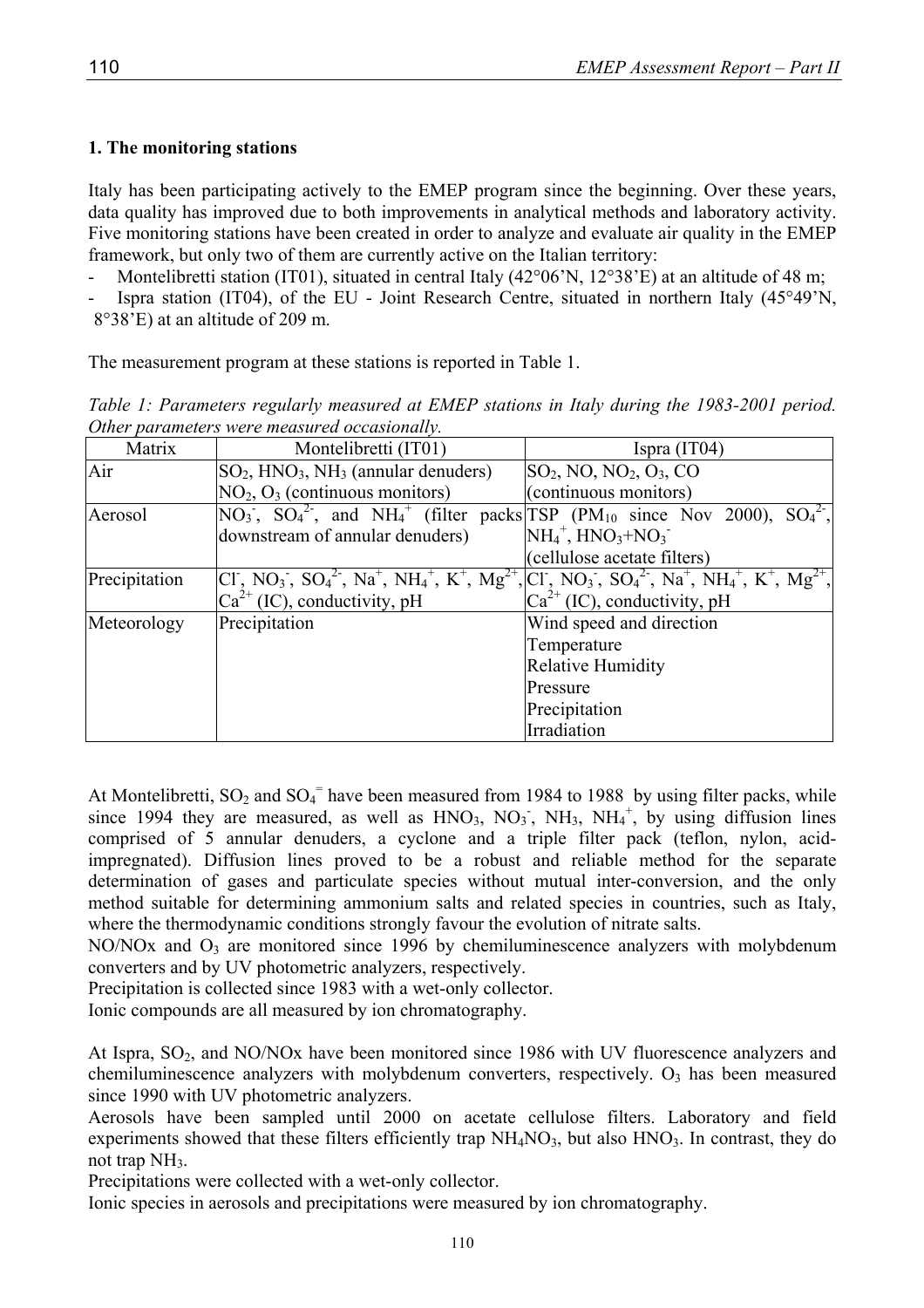

Fig. 1: Annual mean SO<sub>2</sub> concentrations and number of days on which given values were exceeded



Fig. 2: Annual mean SO<sub>4</sub> concentrations and number of days on which given values were exceeded

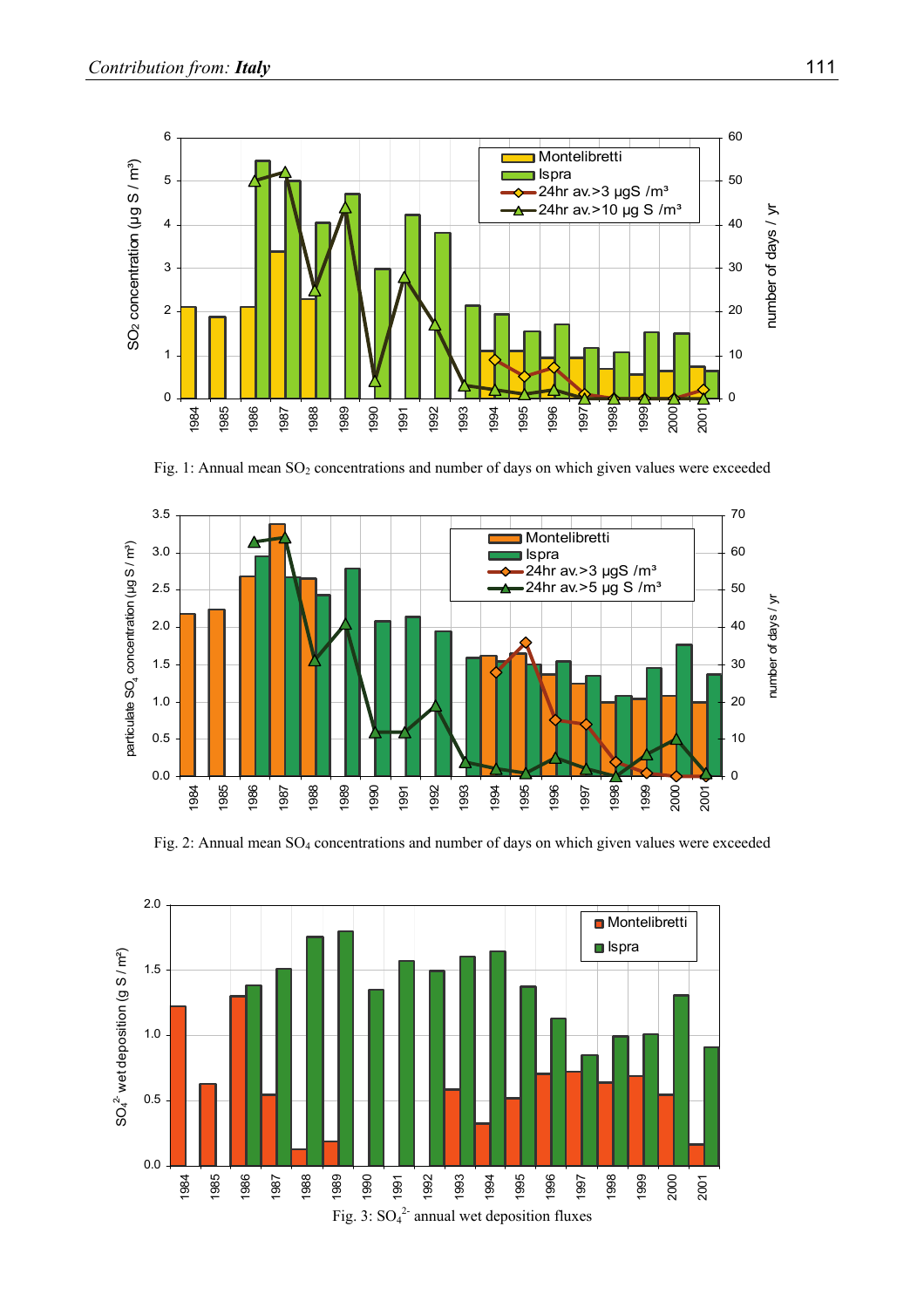## **2. Assessment of time series and trends in Italy**

2.a. Concentrations, deposition and emissions of sulfur

## $SO<sub>2</sub>$  concentrations

SO<sub>2</sub> concentrations are consistently larger in Ispra than in Montelibretti (Fig. 1). The annual (and winter) EU limit value of 10  $\mu$ gS/m<sup>3</sup> was never exceeded during the past 15-20 years, for which data are available. The 24-hr EU limit value  $(62.5 \mu gS/m<sup>3</sup>)$  was reached twice in Ispra in February 1987 and never again since then. The highest  $SO<sub>2</sub>$  concentrations are observed in Ispra when local wind blows from a broad south sector (yr 2000 data).

Over the last 15-20 years, annual mean  $SO_2$  concentrations decreased at a rate of 0.1 and 0.3  $\mu$ g m<sup>-3</sup>  $yr^{-1}$  at Montelibretti and Ispra, respectively. Also the number of days with high  $SO_2$  concentrations  $(SO<sub>2</sub> > 3$  and  $>10 \mu$ gS/m<sup>3</sup> at Montelibretti and Ispra, respectively) dropped over the period. The large decrease ( $>$  factor of 2) in SO<sub>2</sub> at Ispra over 1986-1996 is not reproduced by the EMEP model.

- Particulate  $SO_4^2$  concentrations

Particulate  $SO_4^2$  concentrations are quite similar at the two stations (Fig.2). This is consistent with the fact that sub - µm particles, in which most non sea-salt sulfate sits, have a quite long lifetime (days). Over the 15-20 last years, particulate  $SO_4^2$  concentrations decreased at a rate of 0.1 µg m<sup>-3</sup> yr-1 at both stations. However, this decreasing trend is no more observed during 1998-2001. Also the number of days with high  $SO_4$  concentrations ( $SO_4 > 3$  and  $>5 \mu g S/m^3$  at Montelibretti and Ispra, respectively) dropped over the studied period, except for 1998-2000 in Ispra. The  $SO_4^2$  trend observed in Ispra is very well reproduced by the EMEP model, at least over the 1989-1996 period.

- Comparison between  $SO_2$  and  $SO_4^2$  trends.

Trends in  $SO_2$  and  $SO_4^2$  are very similar at Montelibretti. At Ispra, in contrast,  $SO_2$  decreased much more than  $SO_4^2$  over the 15 last years. Rather than a change in the  $SO_2$  oxidizing capacity of the atmosphere, this might reflect the fact that local sources of  $SO<sub>2</sub>$  have been reduced more than regional sources leading to the formation of long-range transported sulfate.

## Sulfur wet deposition

Annual sulfur wet deposition is much more variable in Montelibretti than in Ispra, mainly due to the quite variable annual amount of precipitation recorded at that site. At Ispra, a decreasing trend in  $SO_4^2$  wet deposition (ca. – 5% / yr) is observed, in line with the aerosol  $SO_4^2$  concentration trend. Sulfur wet deposition is generally well reproduced by the model, with a couple of exceptions mainly due to a bad estimation of the precipitation amount.

## $SO<sub>2</sub>$  emissions

National  $SO_2$  emissions decreased from 3440 kton in 1980 to 700 kton in 2001, with a total reduction of 80% (Fig. 4). The main emission sources are the combustion in energy and

transformation industries, which represent 61% of the total emissions. The reductions in these sectors since 1988 are due to the introduction of several normative instruments (D.M 12 July 1990, and the Large Combustion Plant Directive), which brought to a shift in energy consumptions from heavy fuel oils to low sulphur oils or to natural gas, reducing sulphur emissions.



Fig. 4:  $SO<sub>2</sub>$  emissions in Italy by sector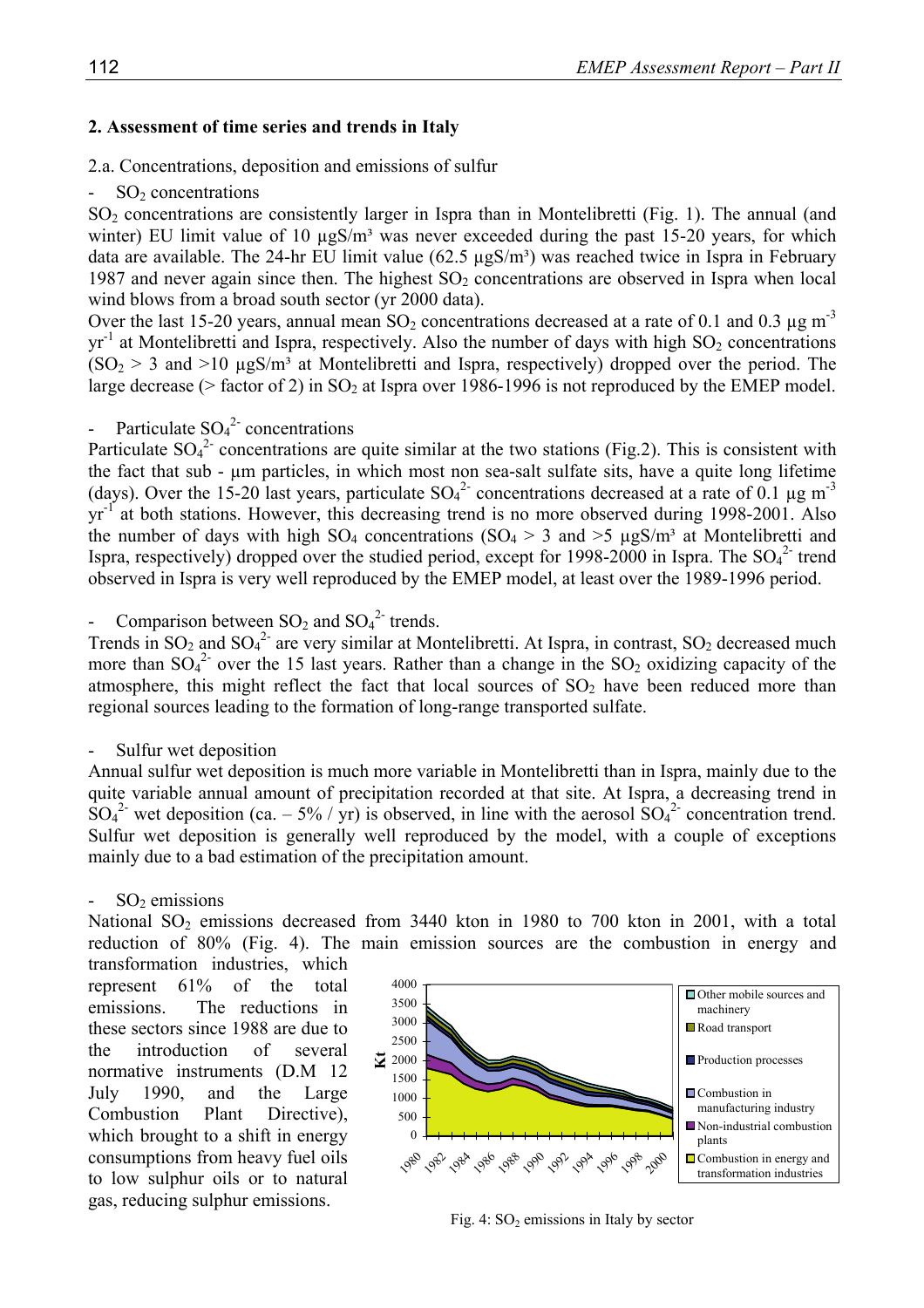

Fig. 5: NO<sub>2</sub> annual mean concentrations and number of days on which given values were exceeded



Fig. 6:  $NO_3$ <sup>+</sup> HNO<sub>3</sub> annual mean concentrations and number of days on which given values were exceeded

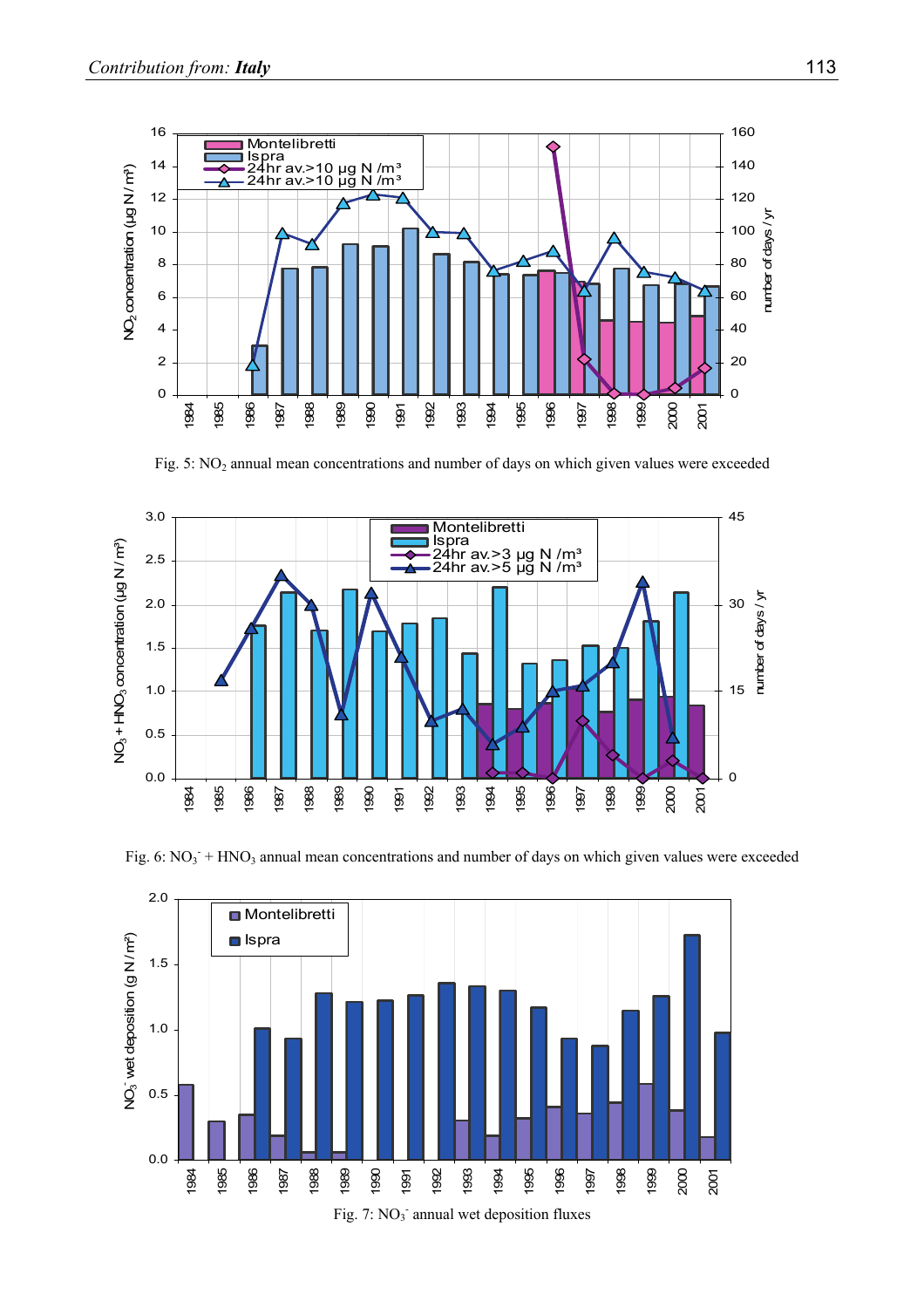#### 2.b. Concentrations, deposition and emissions of oxidized nitrogen

#### $NO<sub>2</sub> concentrations.$

The EU limit value for protection of human health (40  $\mu$ g/m<sup>3</sup> NO<sub>2</sub>, i.e. 12  $\mu$ g N/m<sup>3</sup>) has never been reached at any of the two stations during the period of measurements. Since 1998,  $NO<sub>2</sub>$ concentrations in Montelibretti are quite constant and significantly smaller than in Ispra. The maximum  $NO<sub>2</sub>$  annual mean concentration was observed in Ispra in 1991. Since then,  $NO<sub>2</sub>$ decreased by ca.  $5\%$  yr<sup>-1</sup> till 1994. No further decrease was observed since 1997. The number of days with high NO<sub>2</sub> concentrations (NO<sub>2</sub> > 10 µg N/m<sup>3</sup>) decreased by a factor of 2 in Ispra between 1990 and 2001. It dropped sharply between 1996 and 1997 at Montelibretti, but increased again to reach significant values since then (Fig. 5). The  $NO<sub>2</sub>$  concentrations observed in Ispra are 4-5 times as large as calculated by the EMEP model, which does not predict any trend over the 1986-1996 period. The wind rose for 2000 shows that the highest  $NO<sub>2</sub>$  concentrations in Ispra are observed when local wind blows from the SE sector, i.e. from the Milan conurbation direction.

# $- NO_3$ <sup>-</sup>  $+ HNO_3$  concentrations.

As cellulose acetate filters (which were proved to trap efficiently  $NO<sub>3</sub>$  but also  $HNO<sub>3</sub>$ ) were used in Ispra to collect aerosol from 1986, we used this variable assess the long-term trends at the 2 sites located in Italy.  $NO_3$ <sup>+</sup> HNO<sub>3</sub> concentrations remained quite constant at Montelibretti since 1994. They were more variable in Ispra, without any clear trend, except for the 1995-2000 period, during which it increased by ca. 3% yr<sup>-1</sup>. The number of days with high  $NO_3$ <sup>+</sup> HNO<sub>3</sub> concentrations (> 3) and  $>5 \mu$ g N/m<sup>3</sup> at Montelibretti and Ispra, respectively) reached a minimum in Ispra in 1992-1995. At Montelibretti the number of exceedances follows the concentration trend, with the highest value in 1997 (Fig. 6). The particulate  $NO<sub>3</sub>$  concentrations predicted by the EMEP model for Ispra are much larger that the  $\text{NO}_3$ <sup>+</sup> HNO<sub>3</sub> concentrations observed at the station. Model predictions for Montelibretti in 1996 are also quite larger ( $> 2$  times) than nitrate experimental observations. At Montelibretti the denuder technique allowed the discrimination between  $HNO<sub>3</sub>$  and  $NO<sub>3</sub>$  and showed a  $HNO<sub>3</sub>/NO<sub>3</sub>$  ratio between 1:6 and 1:4, with an annual average concentration ranging between 0.13 and 0.19 and between 0.62 and 0.80  $\mu$ g N/m<sup>3</sup> for HNO<sub>3</sub> and NO<sub>3</sub> respectively.

# -  $NO_3$  wet deposition

NO<sub>3</sub> wet deposition has always been larger at Ispra than at Montelibretti over the period for which simultaneous measurements are available (Fig. 7). After reaching a minimum in 1997 (partially due to low precipitation amounts),  $NO<sub>3</sub>$  wet deposition in Ispra reached in 2000-2001 values comparable to the early 90's maximum.

#### $NO<sub>x</sub>$  emissions

Transport is the main responsible for NOx emissions in Italy: the road transport accounts for more than 50% of total emissions, while the other mobile sources give a contribution of around 17%. The emissions from this sector increased from 649 kton in 1980 to 701 kton in 2001 with a peak in 1992, which can be explained by the growth of the car park during the first decade and the

following introduction of measures and normative instruments to reduce emissions. Combustion in energy and transformation industries also showed a significant reduction since 1988, following, as for  $SO<sub>2</sub>$  emissions, the introduction of several normative instruments, and in particular of the D.M 12 July 1990 (emission limits at stacks). Fig. 8: NOx emissions in Italy by sector

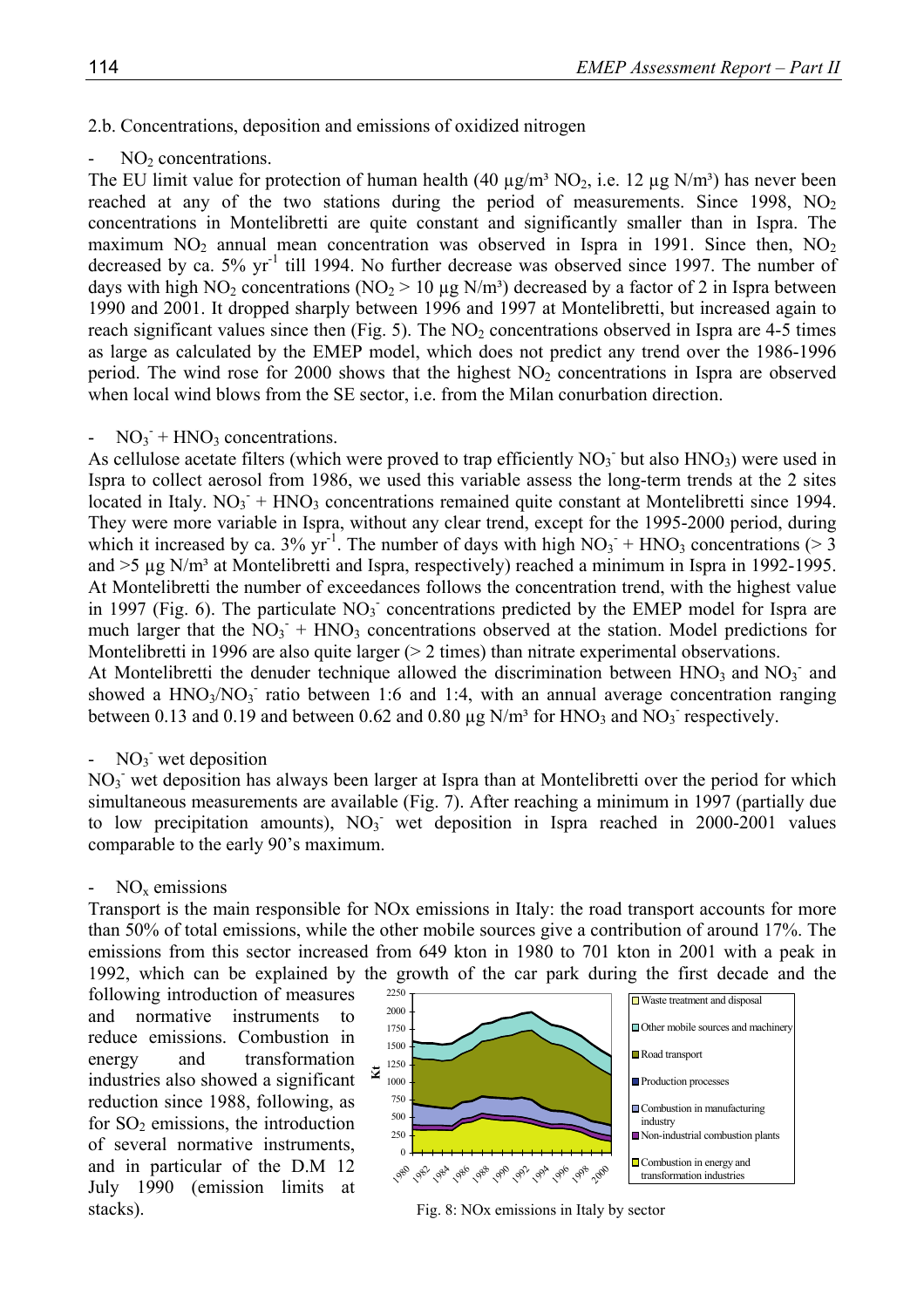

Fig. 9: Gas phase HNO<sub>3</sub> and NH<sub>3</sub> at Montelibretti and number of days on which the given value was exceeded



Fig.10: Annual mean NH4 concentrations in aerosol

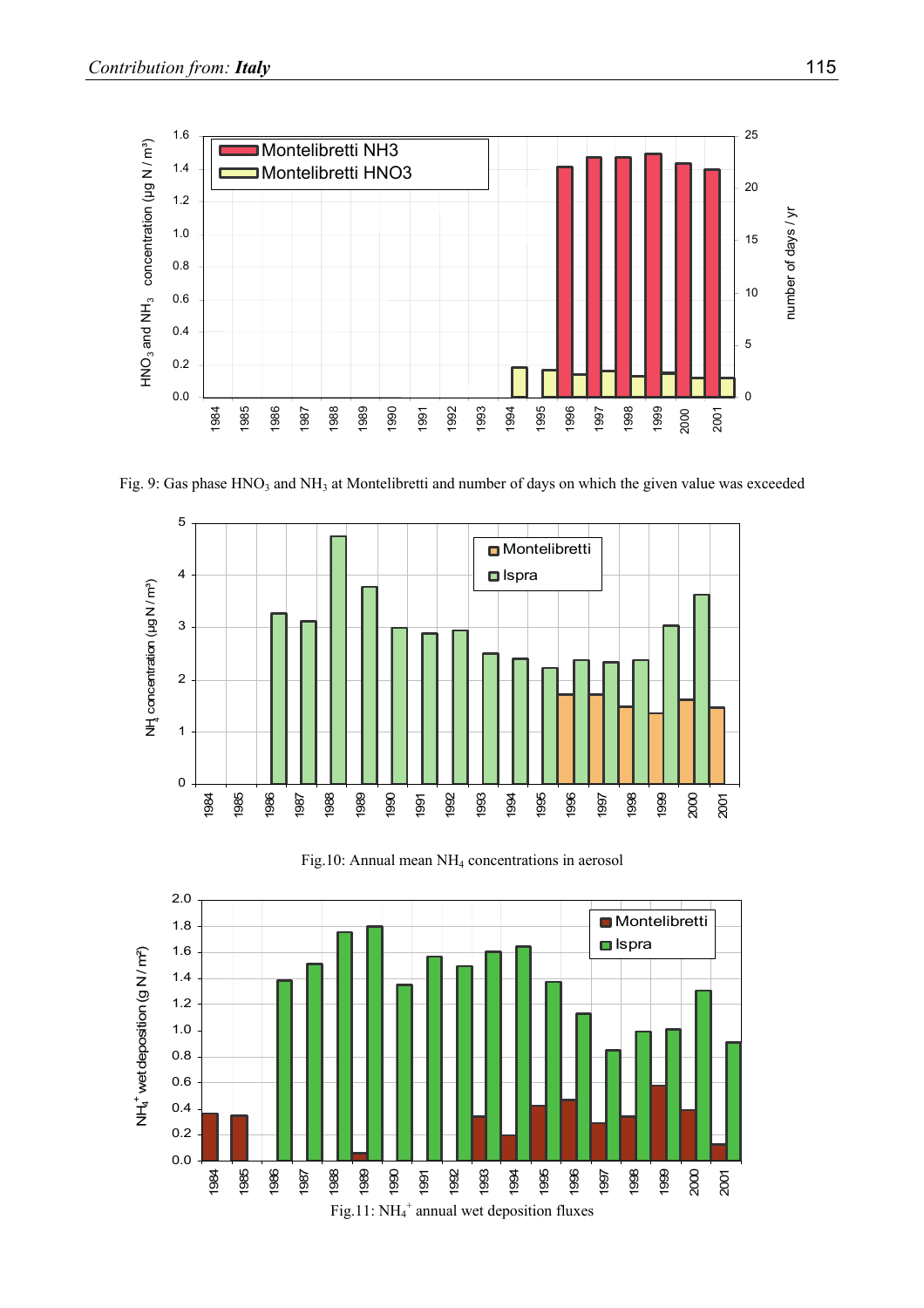2.c. Concentrations, deposition and emissions of reduced nitrogen

 $NH<sub>3</sub>$  concentrations

NH<sub>3</sub> was measured continuously in Montelibretti only since 1996. NH<sub>3</sub> concentrations have been very constant over the 1996-2001 period and almost one order of magnitude higher than nitric acid concentration level (Fig. 9); the value calculated by the EMEP model for ammonia in 1996 was about 30% lower than the experimental values.

# -  $NH_4^+$  concentrations

Variations in NH<sub>4</sub><sup>+</sup> concentrations reflect variations in  $SO_4^2$  and NO<sub>3</sub>. Indeed, over the 1996-2000 period,  $NH_4^+$  and  $(2 \times SO_4^{2-} + NO_3)$  in µmol m<sup>-3</sup> are very well correlated, with slopes of 1.20 and 1.07 at Montelibretti and Ispra, respectively, which indicate that the inorganic aerosol acidity is almost completely neutralized by ammonia.

At Montelibretti,  $NH_4^+$  concentration was quite constant over the 1996-2001 period, as  $SO_4^2$  and  $NO<sub>3</sub>$  concentrations. In Ispra the NH<sub>4</sub><sup>+</sup> concentration decreased from 1988 to 1995, following the  $SO_4^2$  trend, and increased again from 1995 to 2000, following the increase in NO<sub>3</sub> (Fig. 10).

The NH $_4^+$  variations in Ispra over the 1986 – 1996 periods are relatively well captured by the EMEP model.

# -  $NH_4^+$  wet deposition

As for  $SO_4^2$  and  $NO_3$ ,  $NH_4$ <sup>+</sup> wet deposition are much larger in Ispra than in Montelibretti (Fig. 11).  $NH_4^+$  wet deposition flux is also correlated with  $(2 \times SO_4^2 + NO_3)$  flux, but  $NH_4^+$  is able to neutralize only about 2/3 of the acidity brought by  $SO_4^2$  and  $NO_3$ , which shows the importance of the other base cations for buffering the rain water acidity in Italy.

There is a somewhat decreasing trend in NH<sub>4</sub><sup>+</sup> wet deposition at Ispra over the 10-15 last years and no defined trend at Montelibretti.

The EMEP model generally underestimates the  $NH_4^+$  wet deposition flux at Ispra by a factor of 2.

# $NH<sub>3</sub>$  emissions

Total ammonia emissions in Italy were quite constant over the last two decades, with a total value of 442 kton in 2001 (Fig. 12). The agriculture sector, that includes both the livestock and the use of nitrogenous fertilizers, is responsible for 92% of the total emissions, while the transport sector gives a contribution of around

4%. The contribution of the

transport sector increased remarkably since  $1995 - 1996$ , following the introduction of vehicles equipped with catalytic converters, which are known to emit ammonia.



Fig. 12:  $NH_3$  emissions in Italy by sector

# 2.d Acidity wet deposition

A clear decreasing trend in acidity wet deposition in Ispra can be observed since 1987. Acidity wet deposition, which used to be much smaller in Montelibretti than in Ispra in the 80's, increased sharply at Montelibretti from 1993 to 1998, and then decreased then to reach values close (but still higher) than in the early 80's (Fig. 13).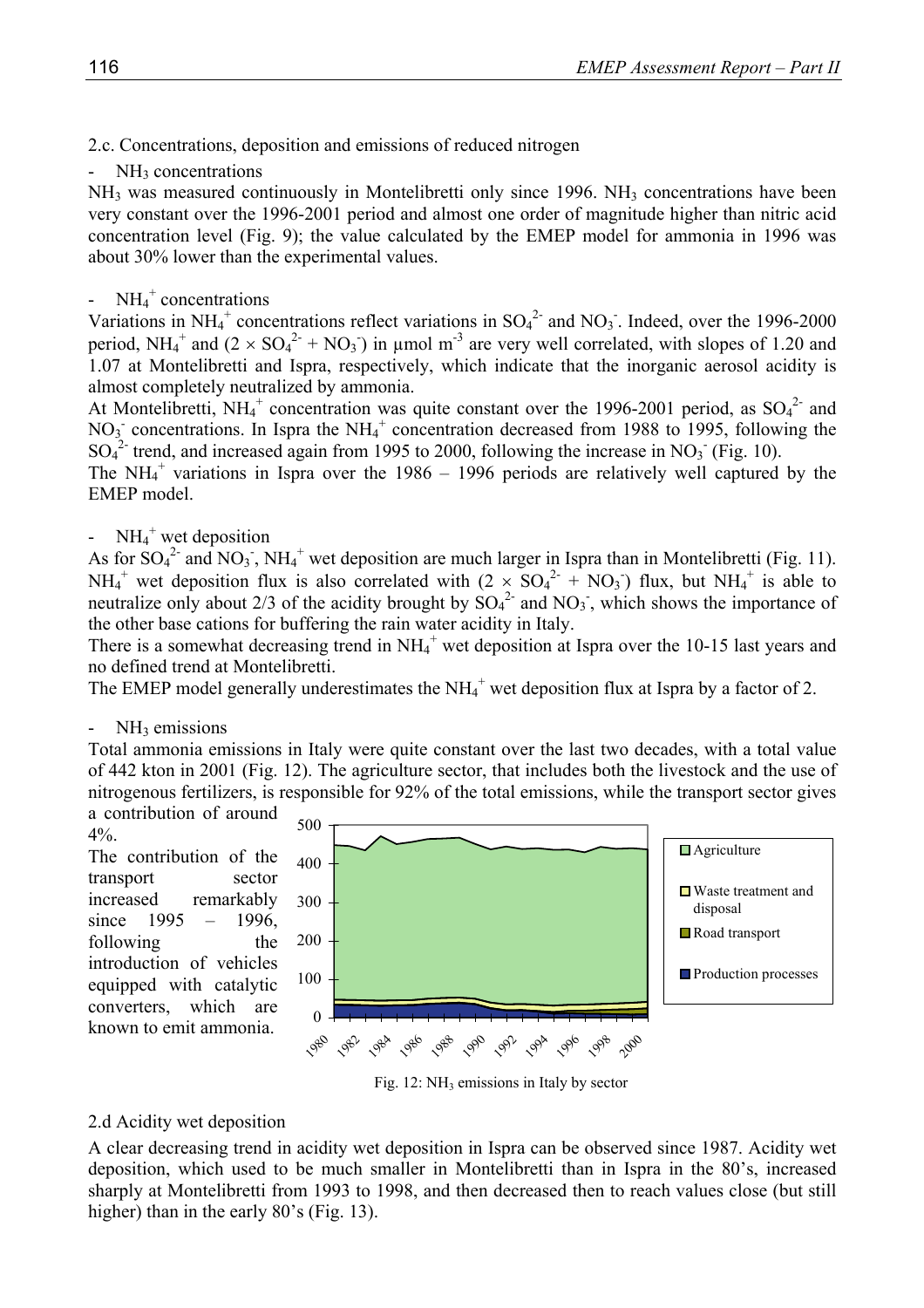

# 2.e Changes in ozone concentrations

## $O<sub>3</sub>$  yearly and monthly concentrations

The  $O_3$  concentrations are quite similar at Montelibretti and Ispra (Fig. 14). No decreasing trend can be observed at Ispra over the 1990-2001 period. On the contrary, annual mean  $O_3$  concentrations seem to slightly increase since 1996 at both stations.

 $O_3$  monthly mean concentrations (Fig. 15) show large seasonal variations (close to a factor of 3).

On average, minimum and maximum monthly mean concentrations are observed at both stations in January and July, respectively (Fig. 16). Over the 1996-2001 period,  $O_3$  was higher at Ispra than at Montelibretti in April, May, and June and equal or lower during the other months.  $O_3$  has been increasing both during winter and summer months since 1996.

## $\sim$  O<sub>3</sub> hourly mean concentrations

Ozone diurnal variations are shown for winter and summer for both stations (Fig. 17). It can be observed that  $O_3$  maximum occurs later in Ispra (15:00-16:00) than in Montelibretti (13:00-14:00). This may be due to the transport of  $O_3$  and/or  $O_3$  precursors from more polluted areas to Ispra when mountain breeze develops in the afternoon. In Montelibretti, ozone is transported from the urban area of Roma, about 20 km SW of the EMEP site, following the sea breeze which develops in the very early afternoon, mostly during the spring and summer.

In winter,  $O_3$  maximums are observed at the same time at both stations. However, in the early morning  $(6:00-10:00)$  O<sub>3</sub> is significantly higher at Montelibretti. Wind roses (Fig. 18) show that maximum  $O_3$  concentrations are observed at both sites when winds are blowing from SW sectors, i.e. from the most polluted areas.

# $O_3$  exceedances

The number of days on which the 24 hr average limit of 65  $\mu$ g/m<sup>3</sup> O<sub>3</sub> was exceeded (EU limit for vegetation protection) has not been decreasing since 1990 in Ispra. On the contrary, it seems to increase since 1996 at both Ispra and Montelibretti (Fig. 19).

The number of days on which the 1 hr average limit of 180  $\mu$ g/m<sup>3</sup> O<sub>3</sub> was exceeded (EU limit for population information) quite clearly decreased at Ispra from 1991 to 1997, but this trend is no more observed, as for Montelibretti, since 1997 (Fig. 20).

The AOT40 values (ppbh), representing the exposure of vegetation to  $O_3$  concentrations  $> 40$  ppb (80  $\mu$ g/m<sup>3</sup>) also decreased in Ispra over the 1991-1996 period (Fig. 21). It is quite constant (or perhaps slightly increasing) at both Montelibretti and Ispra since 1996.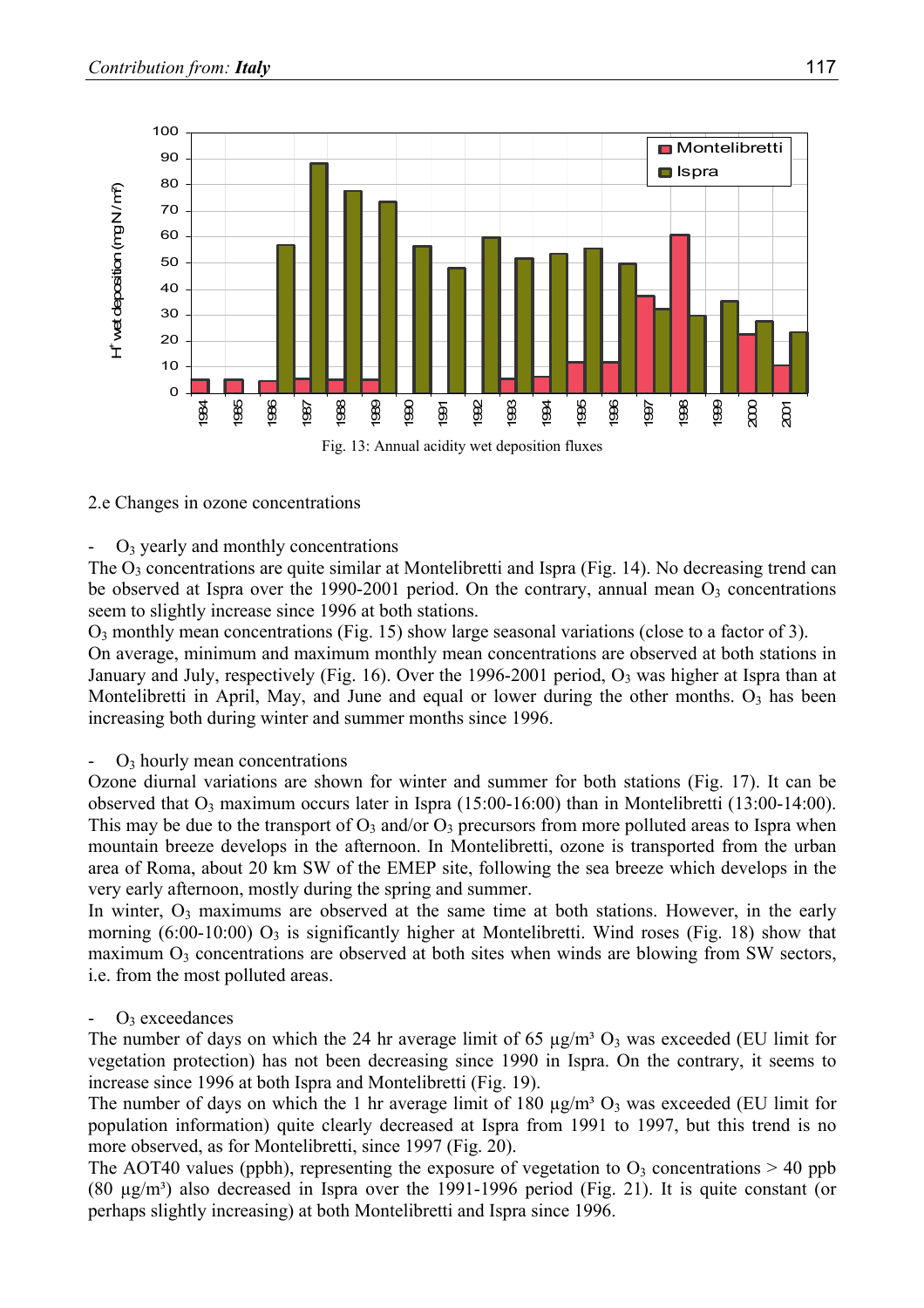

Fig. 14 and 15: Annual and monthly mean ozone concentrations



Fig.16: Mean ozone seasonal trend over the 1996-2001 period



Fig.17: Hourly mean  $O_3$  ( $\mu$ g/m<sup>3</sup>) at Montelibretti (IT01) and Ispra (IT04) during winter (DJF) and summer (JJA) 2000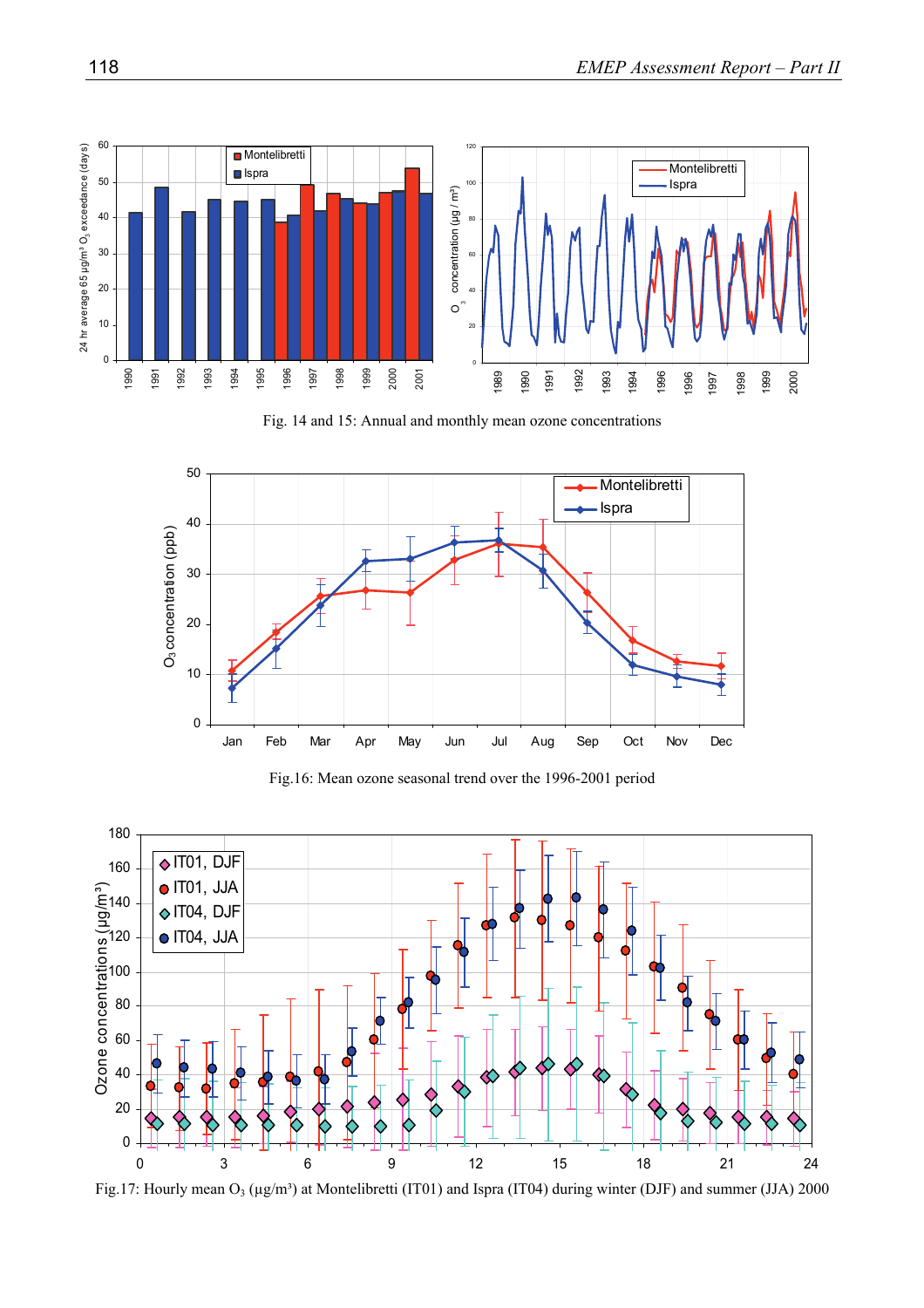

Fig. 18:  $O_3$  concentration ( $\mu$ g/m<sup>3</sup>) as a function of wind direction (1-hr average) at Montelibretti and Ispra in 2000



Fig.19 and 20: Exceedances (days) of 65  $\mu$ g/m<sup>3</sup> over 24 hr limit value and of 180  $\mu$ g/m<sup>3</sup> over 1 hr limit value



#### **3. Mixing properties of the lower atmosphere**

A driving force for the 24-h concentration of atmospheric pollutants, that in Italy is not clearly linked to a specific transport direction, is constituted by the mixing properties of the lower boundary layer. This parameter, which can be well estimated on the basis of natural radioactivity